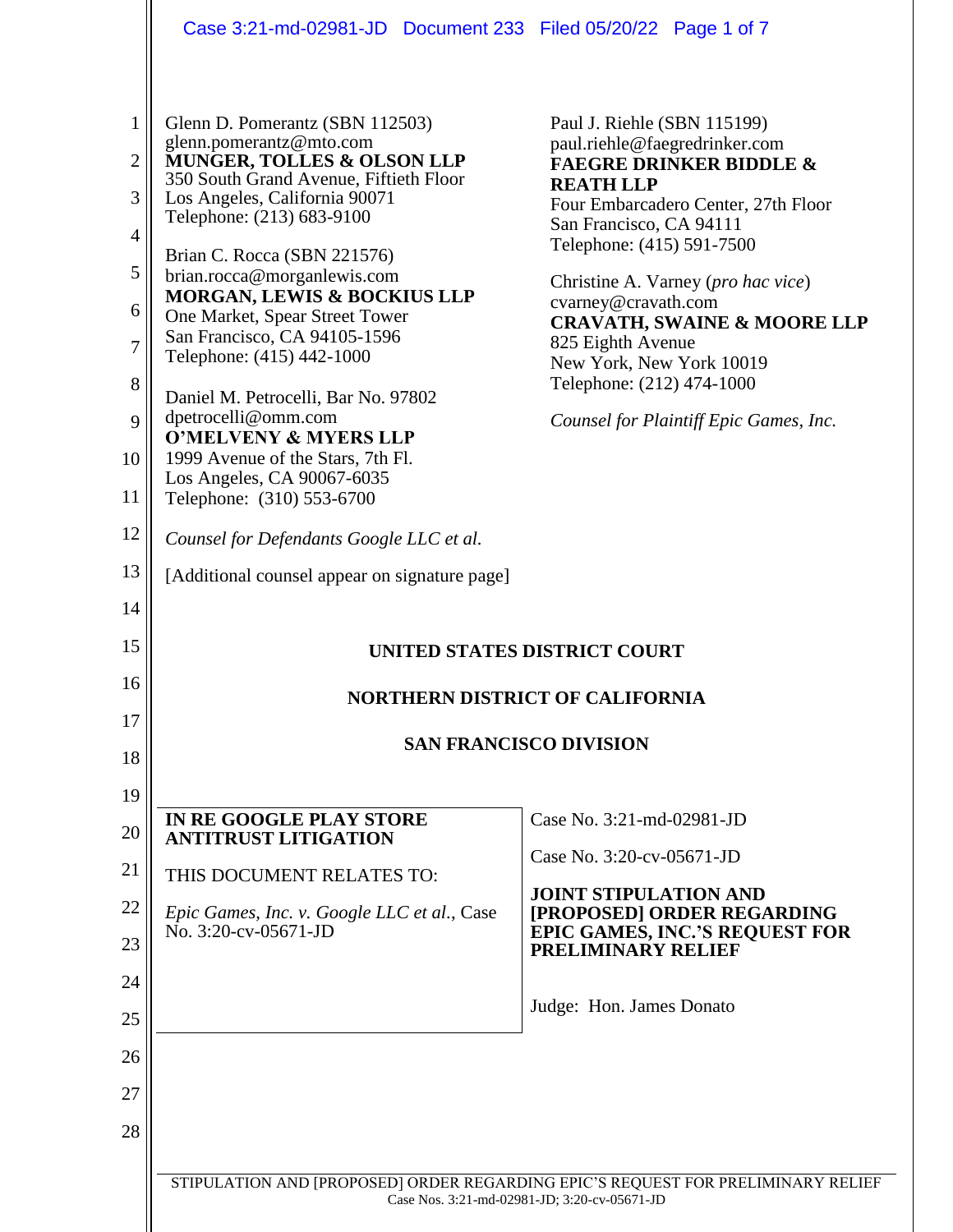1 2 3 4 5 6 Plaintiff/Counter-Defendant Epic Games, Inc. ("Epic") and Defendants/Counterclaimants Google LLC; Google Ireland Limited; Google Commerce Limited; Google Asia Pacific Pte. Ltd.; and Google Payment Corp. (collectively "Google," and together with Epic the "Stipulating Parties"), through their respective attorneys of record and without waiving any rights, claims, or defenses except as expressly provided below, hereby stipulate to the following:

7 8 9 10 11 12 13 14 On April 28, 2022, Epic filed a Motion for Preliminary Injunction (ECF No. 213; the "Motion") seeking an order enjoining Google from "removing . . . or otherwise making unavailable the app Bandcamp . . . on the basis that Bandcamp offers in-app payments through means other than Google Play Billing." Consistent with the Court's guidance at the May 12, 2022 status conference encouraging the parties to confer in an effort to resolve the Motion and the relief sought therein (ECF No. 230), the Stipulating Parties have met and conferred on the issues presented by the Motion.

15 16 17 18 19 20 21 22 23 24 25 26 27 NOW, THEREFORE, the Stipulating Parties agree as follows (the "Agreement"): 1. Google agrees that, for as long as this Agreement remains in effect and effective immediately, it will not remove from, de-list, refuse to list on, or otherwise make unavailable the Bandcamp app on the Google Play Store ("Google Play"), nor will Google reject, unreasonably delay, or refuse to distribute updates of the Bandcamp app, on the basis that the Bandcamp app or updates to the app offer in-app purchases of digital goods or services through means other than Google Play's billing system. For the avoidance of doubt, Google reserves the right to enforce all other provisions of the Google Play Developer Distribution Agreement (DDA) and Google Play Developer Program Policies to the extent such enforcement is consistent with the terms of this Agreement.

28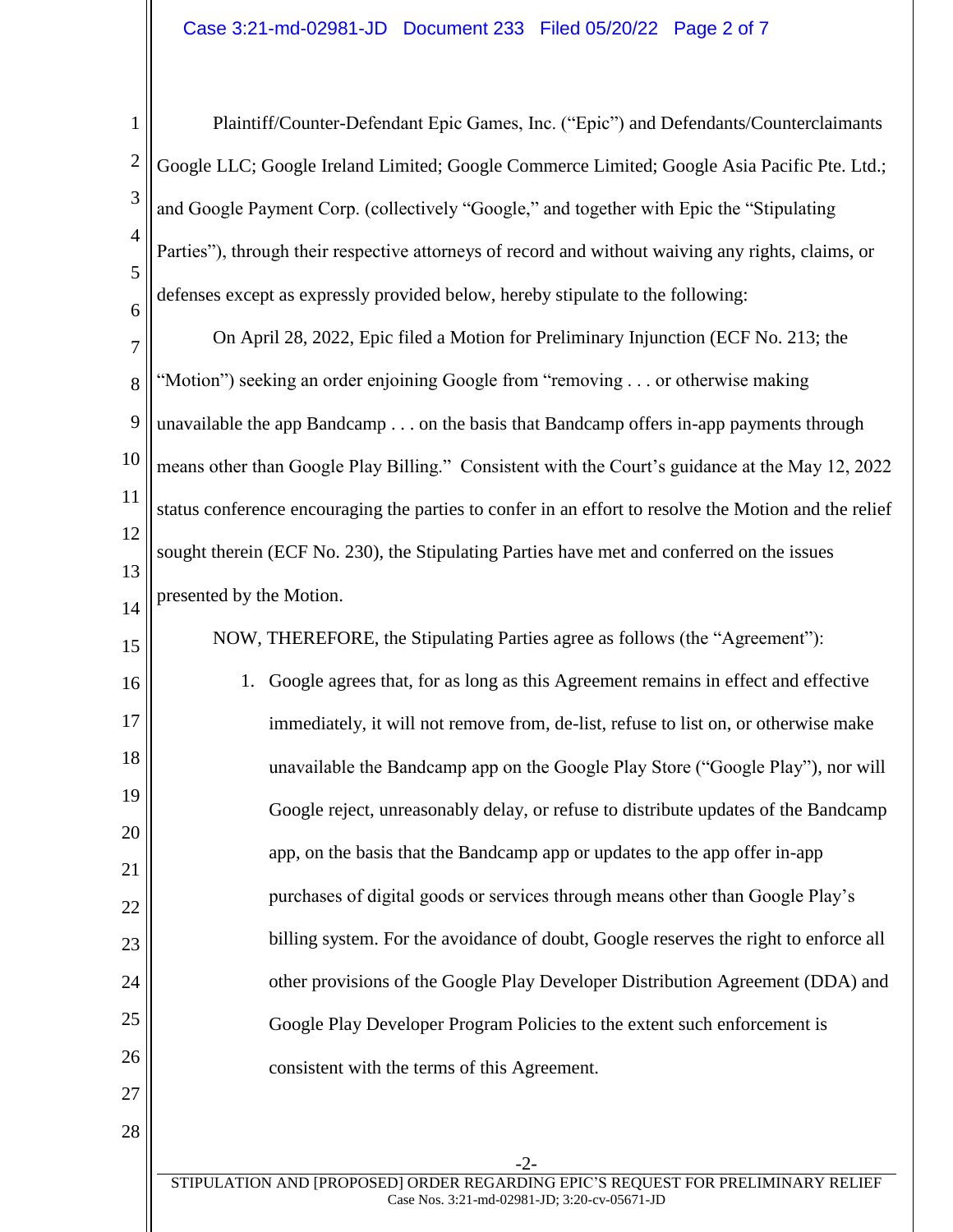1

2

3

4

5

6

7

8

9

10

11

12

13

14

15

16

17

18

19

20

21

22

23

24

25

26

27

28

2. Beginning June 1, 2022, Epic shall pay into a mutually acceptable escrow account, on a monthly basis, the applicable fee under the DDA on all revenue collected for in-app transactions of digital goods and services in the Bandcamp app distributed through Google Play, which the Stipulating Parties agree, assuming the Bandcamp app maintains its current business model and practices, is 10% for the duration of this Agreement. Epic will provide Google with a monthly accounting of all in-app digital goods and services purchased in the prior month on the Bandcamp app distributed through Google Play sufficient to permit Google to verify the accuracy of the amounts paid into escrow in accordance with this Agreement. 3. The Stipulating Parties reserve and do not waive any defenses, rights, or claims for relief with respect to these actions, including (i) Epic's Complaint and any amendment thereto and (ii) Google's Answers, Defenses, and Counterclaims to Epic Games, Inc.'s First Amended Complaint for Injunctive Relief and any amendment thereto. Google also reserves and does not waive any of the terms of the DDA or any rights under or related to that agreement. Google expressly reserves the right to pursue any remedies available under law or equity, including but not limited to, for breaches of the DDA, and to establish its entitlement to damages, including but not limited to funds placed by Epic in escrow (as referenced in paragraph 2 above). 4. If, in a final judgment, Google's recovery on such claims or remedies is equal to or exceeds the amount placed in escrow by Epic, then Epic shall consent to the release of the funds in escrow to Google and pay Google the difference between the funds

in escrow and the amount awarded to Google in the final judgment. If, in a final

judgment, Google's recovery on such claims, if any, is less than the amount placed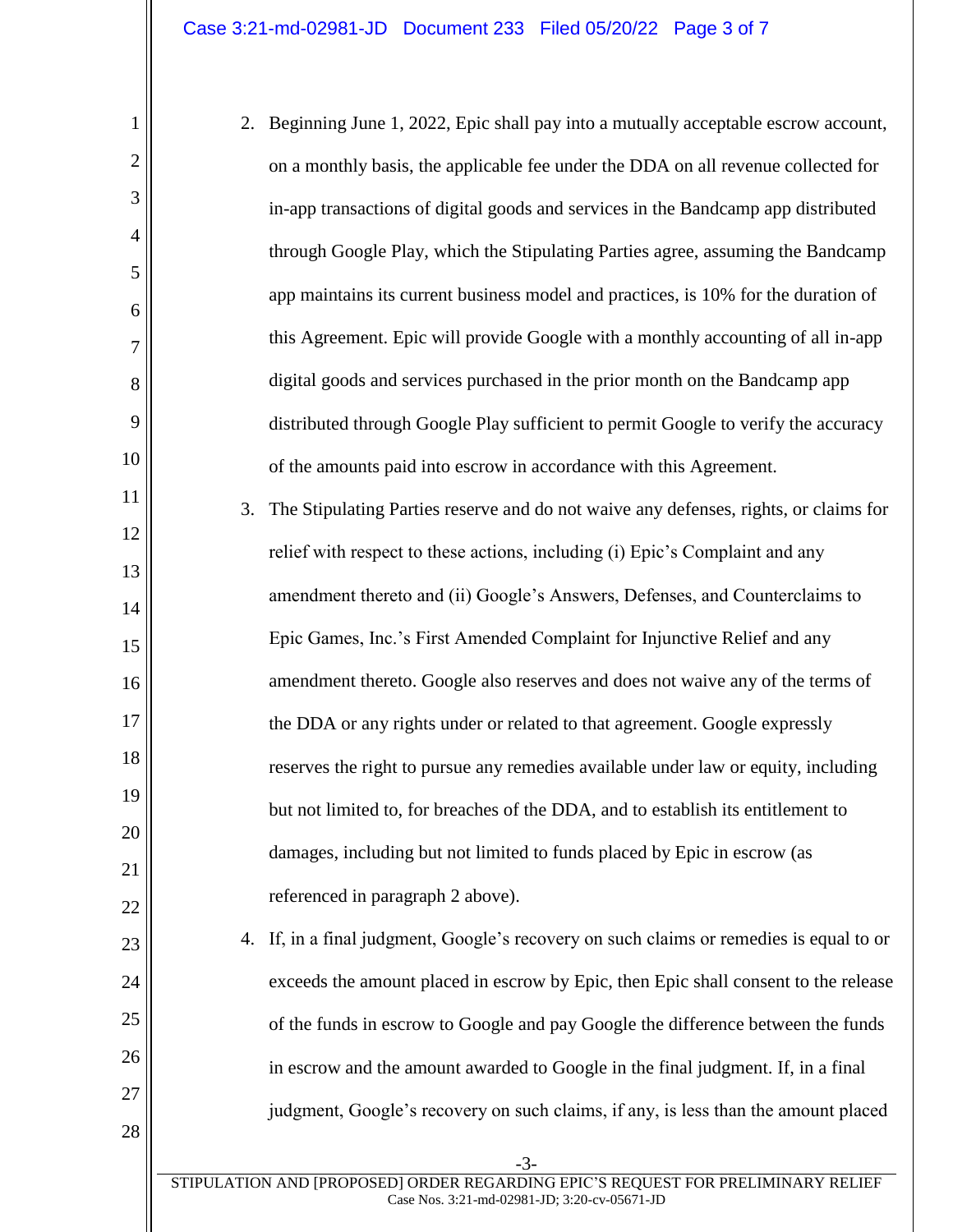1

2

3

4

5

6

7

8

9

10

11

12

13

14

15

16

17

18

19

20

21

22

23

24

25

26

27

28

| in escrow, then Epic shall consent to release to Google the amount awarded to         |  |
|---------------------------------------------------------------------------------------|--|
| Google in the final judgment, and the remaining funds in the escrow account shall     |  |
| be returned to Epic. If, in a final judgment, Epic prevails and Google has no         |  |
| recovery on such claims, then Google shall consent to the release of all funds in the |  |
| escrow account to Epic.                                                               |  |

- 5. This Agreement does not apply to any app except the Bandcamp app (i.e. the app Bandcamp made available as of May 18, 2022 and that is the subject of the Motion), and the Stipulating Parties reserve all rights with respect to all other apps.
- 6. Pursuant to this stipulation, the Stipulating Parties agree that the Motion shall be deemed provisionally denied as moot without prejudice in light of the Agreement set forth herein. Epic reserves and does not waive the right to pursue the relief sought in the Motion in the event the Agreement is breached by Google or terminated for any reason, and Google reserves any defenses thereto.
	- 7. This Agreement is effective when filed, and terminates on the earlier of:
	- a. The date of a final judgment or other disposition of this action (*Epic Games, Inc. v. Google LLC et al.*, Case No. 3:20-cv-05671-JD) at the trial court level.
		- b. Sixty days after Google or Epic notifies counsel of record for the other party, in writing, that it is terminating this Agreement.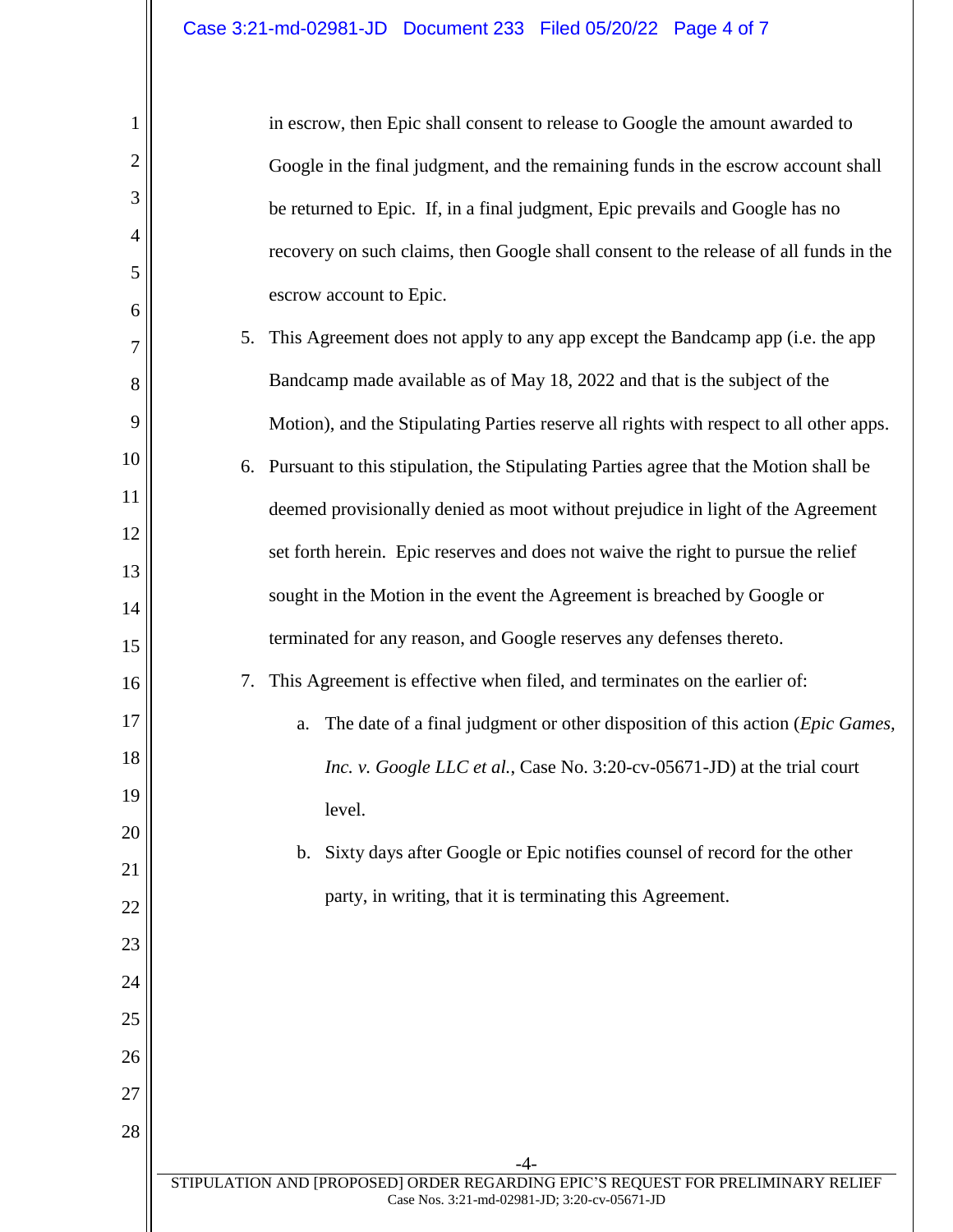|                     |                     | Case 3:21-md-02981-JD  Document 233  Filed 05/20/22  Page 5 of 7                                                                          |
|---------------------|---------------------|-------------------------------------------------------------------------------------------------------------------------------------------|
| 1<br>$\overline{2}$ | Dated: May 20, 2022 | CRAVATH, SWAINE & MOORE LLP<br>Christine Varney (pro hac vice)<br>Katherine B. Forrest (pro hac vice)<br>Gary A. Bornstein (pro hac vice) |
| 3                   |                     | Timothy G. Cameron (pro hac vice)<br>Yonatan Even (pro hac vice)                                                                          |
| $\overline{4}$      |                     | Lauren A. Moskowitz (pro hac vice)<br>Justin C. Clarke (pro hac vice)                                                                     |
| 5<br>6              |                     | M. Brent Byars (pro hac vice)<br>FAEGRE DRINKER BIDDLE & REATH LLP                                                                        |
| 7                   |                     | Paul J. Riehle (SBN 115199)                                                                                                               |
| 8                   |                     | Respectfully submitted,                                                                                                                   |
| 9                   |                     | /s/ Lauren A. Moskowitz<br>By:<br>Lauren A. Moskowitz                                                                                     |
| 10                  |                     | Counsel for Plaintiff Epic Games, Inc.                                                                                                    |
| 11                  |                     |                                                                                                                                           |
| 12<br>13            | Dated: May 20, 2022 | MORGAN, LEWIS & BOCKIUS LLP<br>Brian C. Rocca                                                                                             |
| 14                  |                     | Sujal J. Shah<br>Michelle Park Chiu<br>Minna L. Naranjo                                                                                   |
| 15                  |                     | Rishi P. Satia                                                                                                                            |
| 16                  |                     | Respectfully submitted,                                                                                                                   |
| 17                  |                     | By:<br>/s/ Brian C. Rocca<br>Brian C. Rocca                                                                                               |
| 18                  |                     |                                                                                                                                           |
| 19                  | Dated: May 20, 2022 | O'MELVENY & MYERS LLP                                                                                                                     |
| 20                  |                     | Daniel M. Petrocelli<br>Ian Simmons                                                                                                       |
| 21                  |                     | Benjamin G. Bradshaw<br>Stephen J. McIntyre                                                                                               |
| 22                  |                     | Respectfully submitted,                                                                                                                   |
| 23                  |                     | /s/ Ian Simmons<br>$\rm\,By:$                                                                                                             |
| 24                  |                     | Ian Simmons                                                                                                                               |
| 25                  |                     |                                                                                                                                           |
| 26                  |                     |                                                                                                                                           |
| 27                  |                     |                                                                                                                                           |
| 28                  |                     |                                                                                                                                           |
|                     |                     | $-5-$<br>STIPULATION AND [PROPOSED] ORDER REGARDING EPIC'S REQUEST FOR PRELIMINARY RELIEF                                                 |
|                     |                     | Case Nos. 3:21-md-02981-JD; 3:20-cv-05671-JD                                                                                              |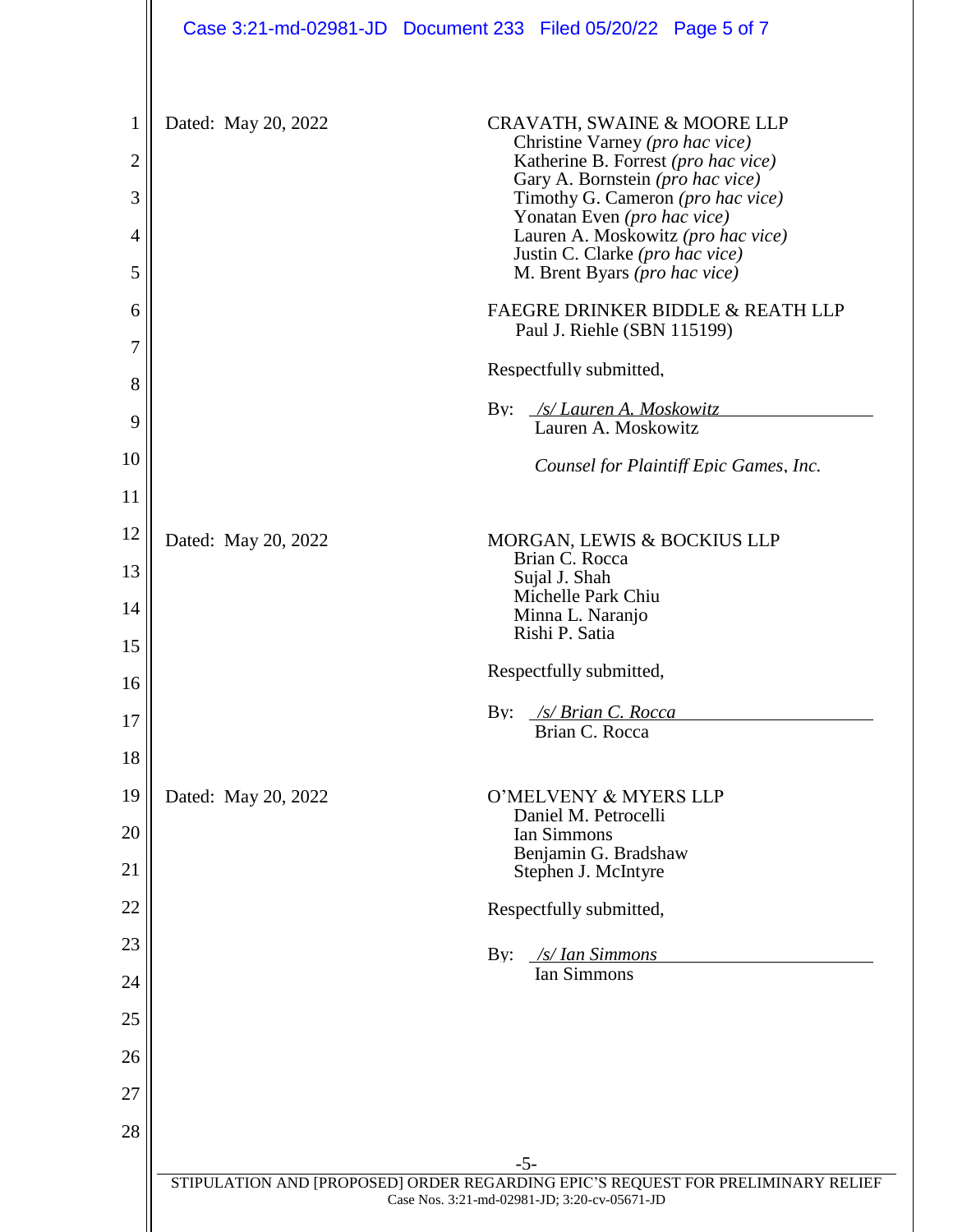|                                     | Case 3:21-md-02981-JD Document 233 Filed 05/20/22 Page 6 of 7                                                                   |  |
|-------------------------------------|---------------------------------------------------------------------------------------------------------------------------------|--|
| $\mathbf{1}$<br>$\overline{2}$<br>3 | Dated: May 20, 2022<br>MUNGER, TOLLES & OLSON LLP<br>Glenn D. Pomerantz<br>Kyle W. Mach<br>Kuruvilla Olasa<br>Justin P. Raphael |  |
| $\overline{4}$                      | Emily C. Curran-Huberty<br>Jonathan I. Kravis<br>Dane P. Shikman                                                                |  |
| 5<br>6                              | Respectfully submitted,                                                                                                         |  |
| 7                                   |                                                                                                                                 |  |
| 8                                   | By: /s/ Glenn D. Pomerantz<br>Glenn D. Pomerantz                                                                                |  |
| 9                                   | Counsel for Defendants Google LLC et al.                                                                                        |  |
| 10                                  |                                                                                                                                 |  |
| 11                                  | <b>E-FILING ATTESTATION</b>                                                                                                     |  |
| 12                                  | I, Kuruvilla Olasa, am the ECF User whose ID and password are being used to file                                                |  |
| 13                                  | this document. In compliance with Civil Local Rule $5-1(i)(3)$ , I hereby attest that each of the                               |  |
| 14                                  | signatories identified above has concurred in this filing.                                                                      |  |
| 15                                  |                                                                                                                                 |  |
| 16                                  | /s/ Kuruvilla Olasa<br>Kuruvilla Olasa                                                                                          |  |
| 17                                  |                                                                                                                                 |  |
| 18                                  |                                                                                                                                 |  |
| 19                                  |                                                                                                                                 |  |
| 20                                  |                                                                                                                                 |  |
| 21                                  |                                                                                                                                 |  |
| 22                                  |                                                                                                                                 |  |
| 23                                  |                                                                                                                                 |  |
| 24                                  |                                                                                                                                 |  |
| 25                                  |                                                                                                                                 |  |
| 26                                  |                                                                                                                                 |  |
| 27                                  |                                                                                                                                 |  |
| 28                                  |                                                                                                                                 |  |
|                                     | $-6-$<br>STIPULATION AND [PROPOSED] ORDER REGARDING EPIC'S REQUEST FOR PRELIMINARY RELIEF                                       |  |
|                                     | Case Nos. 3:21-md-02981-JD; 3:20-cv-05671-JD                                                                                    |  |